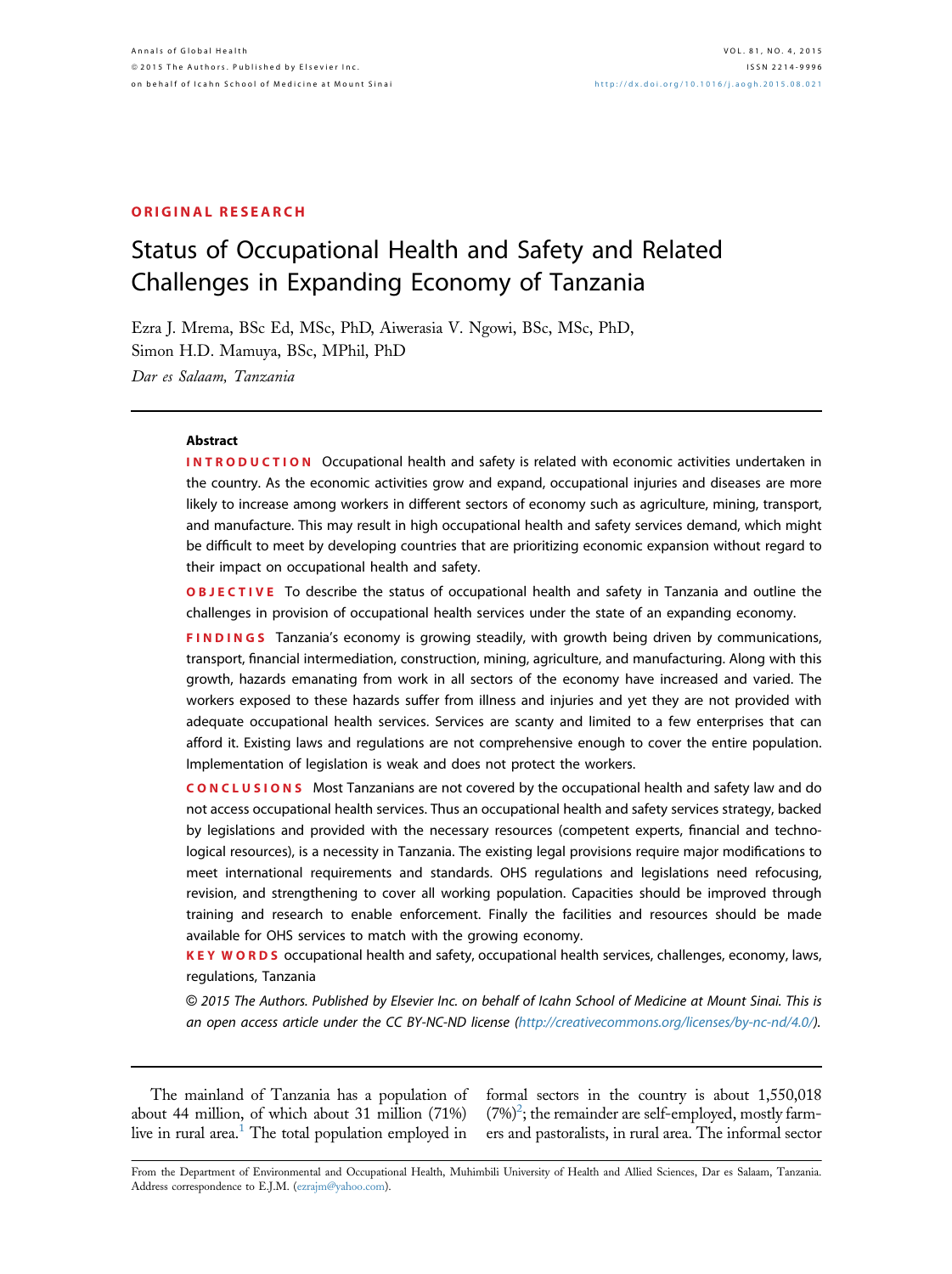is growing fast, with precarious working conditions and particular hazards for women and children.

Tanzania is experiencing considerable growth in all sectors of the economy. The annual growth of gross domestic product (GDP) was 6.9%, 7.0%, and 7.0% in 2012, 201[3](#page-8-0), and 2014, respectively, driven by the development of industry, trade, and transport. The growth, however, does not translate into the spending. Budget allocated to health is mostly for procurement of medicines, prevention of epidemic diseases, immunization for children, construction of hospitals and dispensaries, and HIV and malaria control.<sup>[4](#page-8-0)</sup> Prevention of occupational diseases is normally not on the priority list.

Tanzania is heavily dependent on agriculture. More than 70% of its people live and work in agricultural settings in rural villages. The agricultural sector, which accounts for half of the national economy, grew by an estimated  $4.3\%$  in  $2013<sup>5</sup>$  $2013<sup>5</sup>$  $2013<sup>5</sup>$  However, this sector is responsible for the highest rates of deaths and injuries, and the workers do not access adequate occupa-tional health services.<sup>[6,7](#page-8-0)</sup> The workers in agriculture and other informal sectors in Tanzania receive health services through primary health care, where professionals have no occupational health background.

The construction industry is among the fastest growing and expanding economic sectors in the country. Activities include construction of buildings (bungalows, high-rise buildings) and new roads. Many accidents and diseases occur in the industry because of its inherent hazardous nature. The industry employs 9%-11% of the national workforce but account for 25%-45% of fatalities.<sup>[8](#page-8-0)</sup> Occupational health services for this industry are at most first aid. Cases that require medical attention are mostly referred to primary health care facilities.

Motor traffic accidents in Tanzania are on the increase, claiming many lives, and have crippled and incapacitated many people. $9,10$  The numbers of vehicles in cities such as Dar-es-Salaam are also very high, polluting the environment with exhaust fumes and risking the health of people, especially traffic police because they spend a lot of time guid-ing vehicles without any respirators.<sup>[10](#page-8-0)</sup> Pedestrians and those living along the roadsides are also at risk.<sup>[10](#page-8-0)</sup> Although the transport system links all sectors, as people move from one area to another and transport goods and services, it is a hazard.

Tanzania is among the countries with high rates of mining injuries. Small-scale mining is to a large extent unregulated and therefore not safe. For example, in Mererani, in 2002, some 48 miners were suffocated to death when a compressor used to pump in clean air failed to work.<sup>[11](#page-8-0)</sup> Common causes of fatal injury include rock fall, collapsed pits, fires, explosions, mobile equipment accidents, falls from height, entrapment, suffocation, and drowning in flooding.<sup>[12](#page-8-0)</sup> Nevertheless, occupational health care is almost nonexistent and health care service delivery is poor.

After discoveries of natural gas resources in southern regions of the country (Lindi and Mtwara), Tanzania is expected to be a major producer and exporter of this resource.<sup>[13,14](#page-8-0)</sup> This discovery can play an important role in the substantial transformation of the industrial base with an immense impact in job creation and overall socioeconomic development. However, health and safety have to be incorporated in the development plans for the development to be sustainable. Moreover, there is a new discovery of uranium, and plans are underway to implement ura-nium mining projects.<sup>[15](#page-8-0)</sup> The activity may add its lifethreatening hazards, and thus stringent measures must be taken to ensure uranium mining does not compromise the safety of people and the environment.<sup>[16](#page-8-0)</sup>

Challenges in provision of occupational health services under the state of expanding economy are many. The large-scale establishments of new and mostly foreign or multinational companies as well as consolidation and expansion of existing enterprises result in the demand for more and better occupational health services.<sup>[17](#page-8-0)</sup> The main challenge is to ensure that growth and expansion reflect increases in safety and health for those working in the industry as well as the public in general. National policies and institutional frameworks and resources have shaped occupational health services in Tanzania, and their impacts are reflected in the accidents, injuries, and diseases and how they are dealt with.

## OCCUPATIONAL ACCIDENTS AND DISEASES

According to the International Labour Organization (ILO), millions of workers worldwide are at risk of various types of work-related diseases. Occupational diseases such as pneumoconiosis remain widespread, whereas relatively new occupational diseases, such as mental and musculoskeletal disorders, are on the rise with no adequate preventive, protective, and control measures. Despite millions of people being at risk, about 2 million workers die every year from occupational illnesses.<sup>[18](#page-8-0)</sup>

There is little information about work-related disease and injury in the African region on which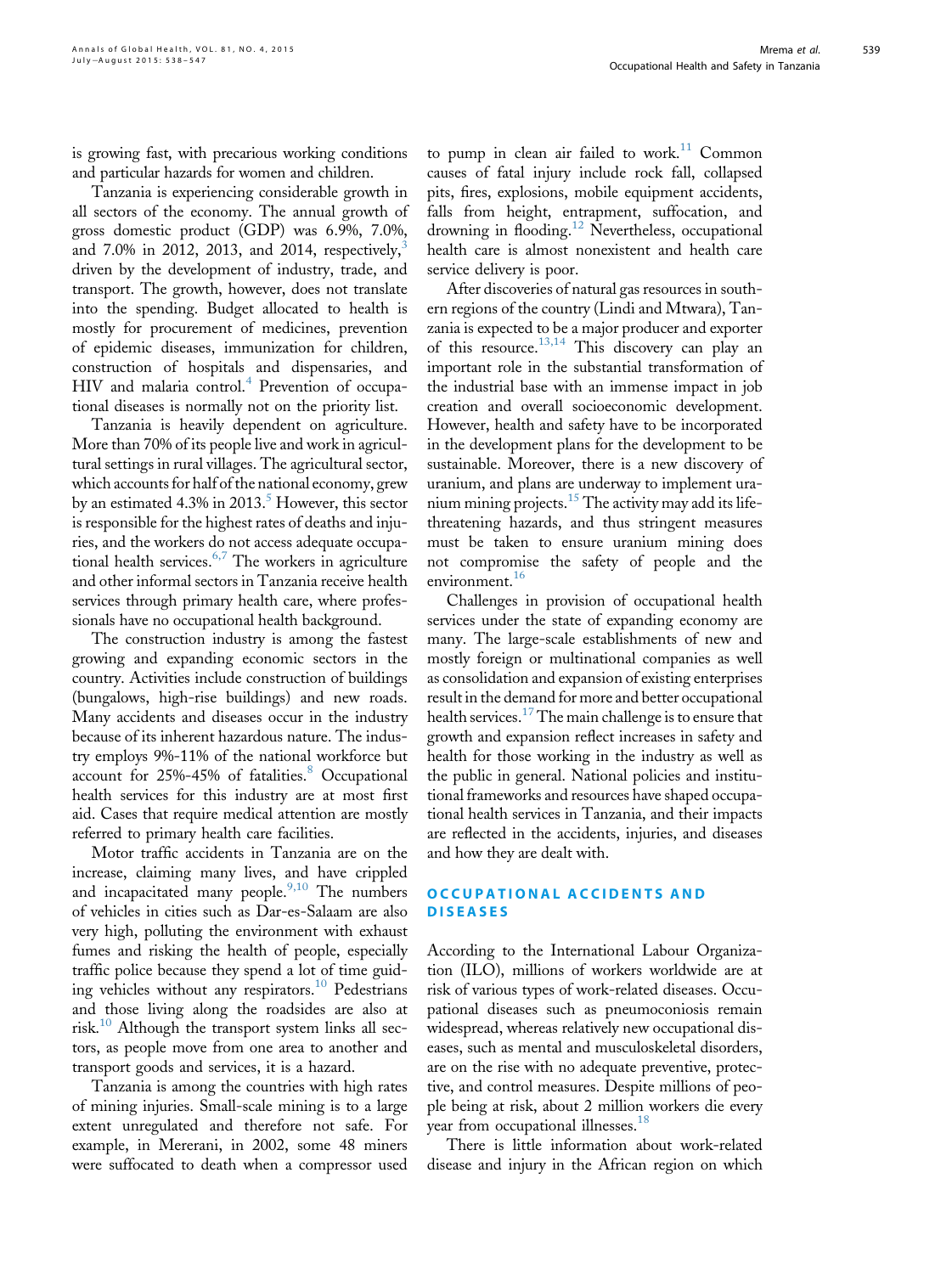to base occupational health and safety outcomes. We lack systems to collect such data regularly and actively and rely on "passive notification," either to compensation or insurance authorities or the labor inspectorate whenever there is a workplace accident. According to estimates, almost 18,000 workers are killed in work-related accidents in the Southern Africa region per year, more than 13 million are injured in accidents, and 67,000 contract occupa-tional diseases.<sup>[19](#page-8-0)</sup> The magnitude of occupational accidents and diseases arising from economic activities (such as construction, commerce, transport, manufacturing, and agriculture) in Tanzania is yet to be ascertained because of lack of a coordinated national reporting system for such incidents. In Tanzania the most commonly reported occupational health disorders are pesticide poisoning in agriculture, $20$  musculoskeletal and respiratory disorders in mining, and eyesight in small welding shops. Respiratory symptoms have been reported among workers in sisal estates, coal mines, and coffee factories. $2^{1-23}$ 

An Occupational Health and Safety (OHS) audit conducted in Tanzania in 2012 revealed that fatality rates differ sector-wise ranging between 0.12%-24%, the construction sector being the lead, followed transport and mining (Table 1). Most construction projects in Tanzania were observed to be below standards because of corruption, and this has been the cause of the increasingly frequent building collapses that have occurred in recent years.<sup>[25](#page-8-0)</sup>

Diseases and illnesses as a result of occupational hazards are another concern among workers in many workplaces. Moreover, lack of advanced diagnostic tools and expertise worsen the situation. Currently there is no national system in place for recording, compiling, and reporting occupational

| <b>Table 1. Fatality Rate by Sector</b>                                               |            |                        |             |  |  |  |  |  |
|---------------------------------------------------------------------------------------|------------|------------------------|-------------|--|--|--|--|--|
|                                                                                       | Number     |                        |             |  |  |  |  |  |
|                                                                                       | Total      | of Fatal               | Fatality    |  |  |  |  |  |
| Sector                                                                                | Employed   | Injuries $\times$ 1000 | Rate $(\%)$ |  |  |  |  |  |
| Construction/building                                                                 | 151,690    | 36                     | 23.73       |  |  |  |  |  |
| Transport                                                                             | 111,571    | 23                     | 20.61       |  |  |  |  |  |
| Mining & guarrying                                                                    | 29,223     | 6                      | 20.53       |  |  |  |  |  |
| Manufacturing                                                                         | 245,449    | 28                     | 11.41       |  |  |  |  |  |
| Commerce &                                                                            | 2,486,818  | 12                     | 0.48        |  |  |  |  |  |
| distribution                                                                          |            |                        |             |  |  |  |  |  |
| Agriculture, forestry,                                                                | 13,890,054 | 16                     | 0.12        |  |  |  |  |  |
| fishing                                                                               |            |                        |             |  |  |  |  |  |
| Total                                                                                 | 16,914,805 | 121                    |             |  |  |  |  |  |
| Reproduced from The United Republic of Tanzania, National Audit Office. <sup>24</sup> |            |                        |             |  |  |  |  |  |

accidents and diseases. This leads to absence of information to enable implementation of necessary interventions for improving occupational health and safety in the country.

The number of accidents reported countrywide are scanty because of the low level of reporting. In 2003 and 2004, accidents reported in Tanzania mainland were 1692 and 1889, respectively,  $24$  and between January and June 2010 a total of 11,223 accidents were reported, of which about 2085 (18.6%) involved motorcycles. The total number of deaths as a result of motor traffic incidents was 1492, of which 286 (19.2%) involved motorcycles. $^{10}$  $^{10}$  $^{10}$ A total amount of TZS 668.5 million was used during the period of 2003 and 2004 to compensate occupational accident victims.<sup>[24](#page-8-0)</sup> With new stress factors as a consequence of technological development and work organization, the health burden of workers is increased and the legislation is limited for the new risks.<sup>[26](#page-8-0)</sup>

# LAWS, REGULATIONS, AND STANDARDS OF OCCUPATIONAL HEALTH

The ILO Convention No. 161 on Occupational Health Services, the World Health Organization (WHO) Global Strategy on Occupational Health for All, and the WHO Global Plan of Action for Workers' Health, 2008-2017, call for the organization of occupational health services to all working people of the world.<sup>[27-29](#page-8-0)</sup> In Tanzania there are various laws, rules, and regulations on occupational health and safety formulated and implemented under different ministries, departments, and agencies. These pieces of legislation do not adequately address the needs of regional or international requirements, as stated earlier. The earliest legislation is the Factories Ordinance Cap. 297, promulgated in 1950, which became operational in January 1952. This legislation emphasized the protection of workers' health in factories, which were largely owned by foreign companies, hence leaving many sectors out. Because of the limited scope of the Factories Ordinance, the Occupational Health and Safety (OHS) Act 2003 was enacted.<sup>[24,26](#page-8-0)</sup> Although this act widened the scope of application and recognized roles played by other public and private institutions and it is now the main legislation governing occupational health and safety practice in Tanzania, it still leaves out the self-employed and informal sectors.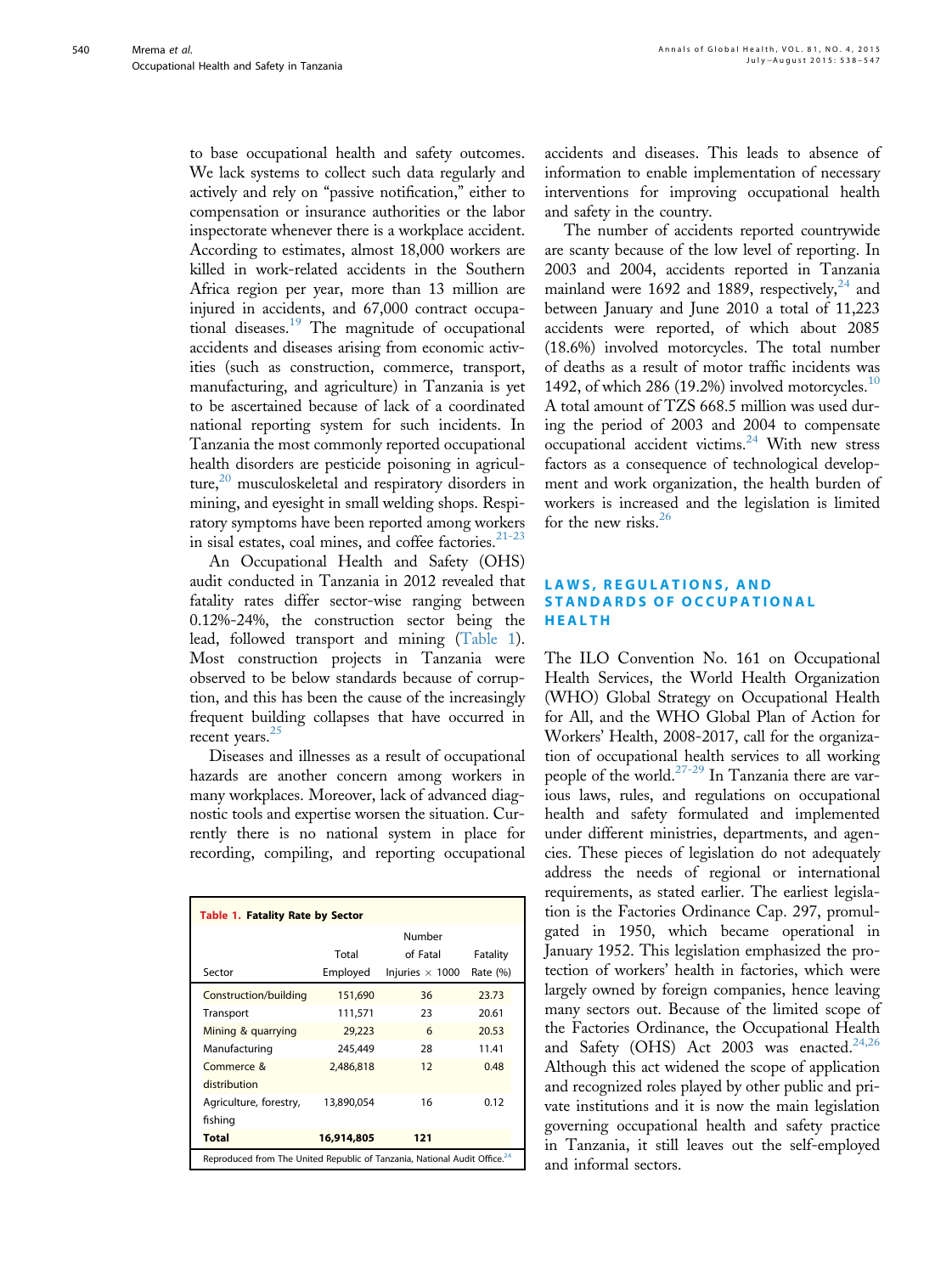Much of the OSH legislation reflects the Factories Act 1950, which required examinations of cranes and lifting equipment, steam boilers, and so on and slightly covers health issues. The legislation is not encompassing as it provides OSH services to enterprises that can pay for the services, hence excluding the informal sector because of their low economic capacity. The Act also provides for notification and reporting of occupational accidents resulting in injuries and fatalities and obliges workplaces to follow a prescribed procedure to initiate and maintain a suitable means of collecting, recording, analyzing, and reporting the occurrences to the Occupational Safety and Health Agency (OSHA).

Although Tanzania has not ratified the ILO Employment Injury Benefits Convention (No. 121), adopted in 1964, that lists occupational diseases for which compensation should be paid, it has enacted the Workers Compensation Act (2008). This law, which is due to come into effect in July 2015, requires employers to pay compensation to employees who have sustained diseases, injury, or death as a result of accidents sustained in the course of employment. The compensation Act uses the ILO list of disease recommendation R 194 of 2002. This means any new occupational disease arising after 2002 will not be compensated. To be effected the Workers Compensation Act will require trained occupational health practitioners to certify the conditions.

Other OHS laws and regulations that are also operational include the Factories (Building Operations and Works of Engineering Construction) Rules of 1985, the Woodworking Machinery Rules of 1955, the Factories (Electricity) Amendment rules of 1985, the Factories (Occupational Health Services) Rules of 1985, the Factories (Electricity) Amendment rules of 1985, the Notification of Accidents and Occupational Diseases Ordinance of 1953, Cap 330, Workmen's Compensation Ordinance of 1949, and the Factories (Occupational Health and Safety Services Fees) rules, 2001.<sup>[30](#page-8-0)</sup> All these statutes are administered by OSHA under the Ministry of Labour, Youth Development and Employment. There are bylaws made under the Contractors Registration Board Act. No. 17 of 1997. These statutes are administered by the Contractors Registration Board (CRB) under the Ministry of Works and are applicable in construction industry.<sup>30</sup> Apart from the OHS Act of 2003, there are other principal legislations touching OHS in the country, as shown in [Table 2.](#page-4-0) A majority of

Tanzanians (>80%) are not covered by the OSH law, and they do not access occupational health services.

# ENFORCEMENT OF OCCUPATIONAL HEALTH AND SAFETY

OSHA is an executive agency established under the Executive Agency Act 1997 under the Ministry of Labour, Employment and Youth Development. It is headed by a chief executive officer (CEO) who is assisted by managers for occupational health, occupational safety, and business support. The office of the CEO has 4 units headed by senior management officers for legal affairs, training information and research, public relations, and internal audit.<sup>30</sup> As of 2012 OSHA had a total of 53 inspectors and 31 supporting staff stationed at the headquarters and zonal offices. This is only 45% of the staff needed for them to perform their duties efficiently. $^{24}$  $^{24}$  $^{24}$ 

OSHA enforces the OHS regulations standards and promotes occupational health and safety practices in all workplaces in Tanzania mainland. These are accomplished through workplace registration, inspections, and risk assessment; training and information on occupational health and safety, scrutiny and approval of workplace drawings and plans, and diagnosis of occupational diseases; and occupational health surveillance, work environment monitoring, investigation of accidents, and authorization of private OHS providers.[24,30](#page-8-0) However, there are few inspections conducted by other authorities. For instance, OHS in mining is currently administered by inspectors from Ministry of Energy and Mines, and pesticides inspections are carried out by the Ministry of Agriculture, Food Security and Cooperatives through the Tropical Pesticides Research Institute. $24,30$  The current institutional setup makes OSHA an occupational health and safety service provider, regulator, and enforcer, a situation that is leading to conflict of interest and unnecessary inefficiencies that compromise workers' health.

About 3% of workers in the country are unionized, but subordination of trade unions to the interests of the government has crippled trade union contributions to the advancement of occupational health. At the Trade Union Congress level there is a person responsible for OSH; however, at workplaces it is rare to find a union representative, unless they happen to be members of safety committees.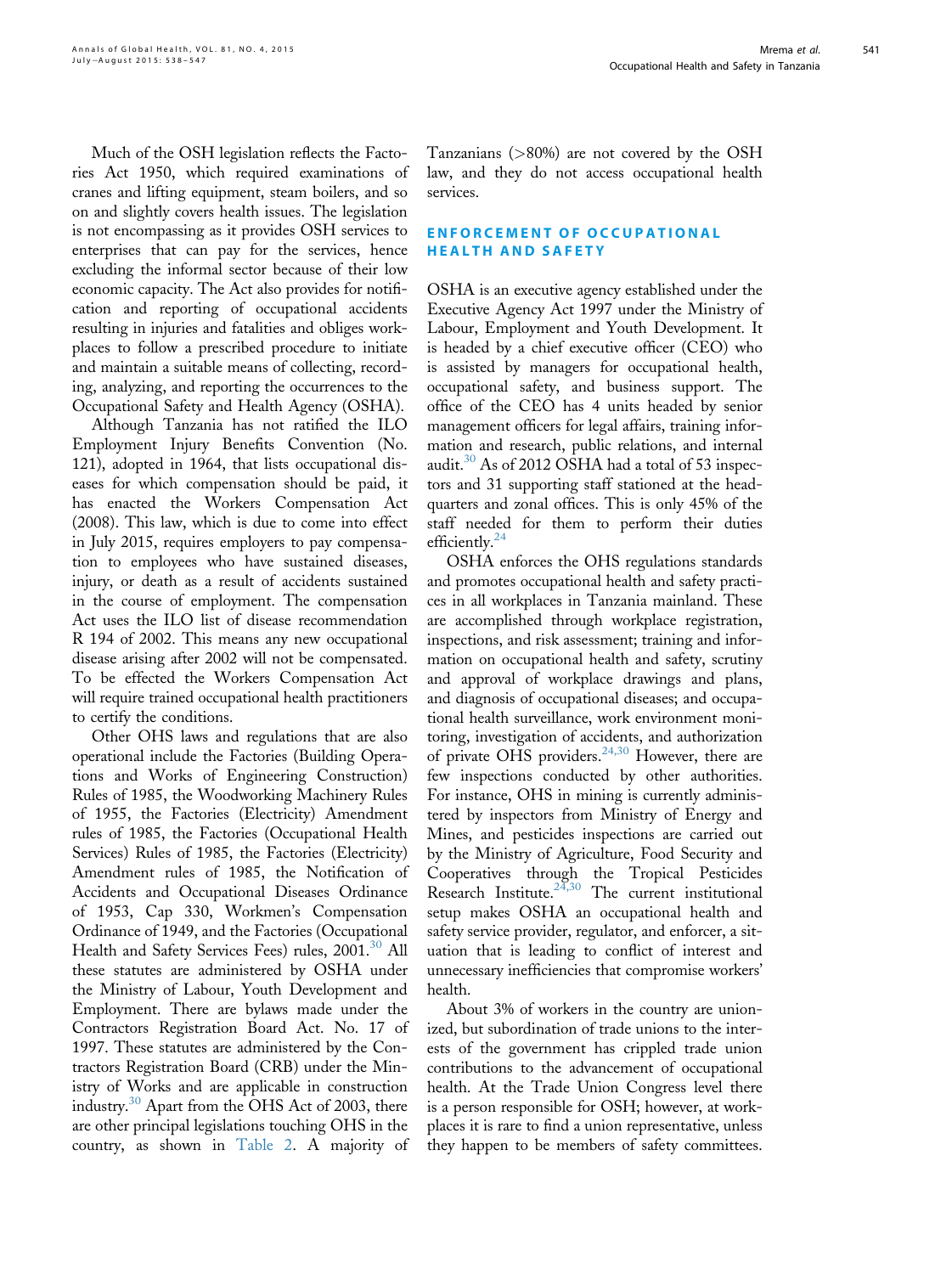<span id="page-4-0"></span>

| Table 2. Occupational Health and Safety-related Legislations and Their Respective Administering Ministries/Agency |                                                       |                                                      |  |  |
|-------------------------------------------------------------------------------------------------------------------|-------------------------------------------------------|------------------------------------------------------|--|--|
|                                                                                                                   | <b>OHS-related Legislations</b>                       | Administering Ministry/Agency                        |  |  |
|                                                                                                                   | The Pharmaceuticals and Poison Act (1978)             | Ministry of Health and Social Welfare                |  |  |
|                                                                                                                   | The Tropical Pesticides Research Institute Act (1979) | Ministry of Agriculture                              |  |  |
| 3                                                                                                                 | The Fire and Rescue Services Act (1985)               | Ministry of Home Affairs                             |  |  |
|                                                                                                                   | The Industrial and Consumer Chemicals Act (1985)      | Government Chemist Laboratory Agency                 |  |  |
| 5                                                                                                                 | The Plant Protection Act (1997)                       | Ministry of Agriculture                              |  |  |
| 6                                                                                                                 | Mining Act (1998)                                     | Ministry of Energy and Mineral Resources             |  |  |
| 7                                                                                                                 | The Atomic Energy Act (2003)                          | Ministry of Science, Technology                      |  |  |
|                                                                                                                   |                                                       | and High Education                                   |  |  |
| 8                                                                                                                 | The Employment and Labour Relations Act, (2004)       | Ministry of Labour, Employment and Youth Development |  |  |
| 9                                                                                                                 | Workers compensation Act (2008)                       | Ministry of Labour, Employment and Youth Development |  |  |
| 10                                                                                                                | The Public Health Act (2009)                          | Ministry of Health and Social Welfare                |  |  |
|                                                                                                                   | OHS, Occupational health and safety.                  |                                                      |  |  |

OSH activities in the country are therefore promoted mainly by the Ministry of Labour, Youth Development and Employment, and other players for different employment sectors and overseen by the Ministry of Health and Social Welfare (MoHSW). The MoHSW also takes responsibility in treating injured or sick workers through primary health services in places where occupational health services are inadequate or not provided. $31$ 

## OCCUPATIONAL HEALTH SERVICES

Occupational health services are accessed by less than 5% of the working population in Tanzania, although there is noticeable expansion in the economy. Occupational health and safety in the country is reflected in the occupational safety and health law, which covers only formal economic sectors, such as health care, factory, construction, and mining workers. Despite that, few workers in the formal sectors access occupational health services and rarely those in the informal sectors, including agriculture, informal and smallscale mining, and informal industries. The burden is borne by workers and their families in the neglected sectors. Occupational health services and supporting legislation require refocusing, revision, and strengthening to respond to this reality.

There is no single authority to address the OHS requirements of various industries in Tanzania. Occupational health and safety services are a multisectoral entity with many players, such as government ministries, employers, workers, nongovernmental organizations, community-based organizations, and private individuals [\(Fig. 1\)](#page-5-0). Mechanisms for Occupational Health Services delivery are not yet well coordinated, as indicated with broken lines in [Figure 1.](#page-5-0) The OHS Act provides for pre-employment, periodic occupational, and exit medical examination; however, implementation is inadequate because of lack of capacity and overlapping roles played by the OSHA and the local government authorities (LGAs). Medical examination for the workers is conducted partly by OSHA's occupational medical doctors, private occupational health services providers, and some of health officers from local authorities. Although OSHA is supposed to regulate OSH in the country, they also provide such services. The LGA institutions have powers to demand and carry out periodic/routine medical examinations, especially to workers in the food and service industries located within their areas. The OHS Act is therefore not adequately implemented and is outdated.

The Factories (Occupational Health Services) Rules of 1985 makes provisions for surveillance of the factors in the working environment that may affect the workers, information and training related to safety and health, organizing curative health services, guidance of handicapped workers, welfarerelated activities, keeping and reviewing records of health and safety, and first aid services. However, there is no national strategy to enhance compliance with the rules. For example, compliance in construction sites is still inadequate for most services, except for first aid, which at the moment is the most common occupational health service availed to workers in the sites.

Among the bottlenecks to the implementation of this legislation is a shortage of occupational health professionals, particularly occupational medicine practitioners. Overall the ratio of doctor to population is about 1:26,000. But at the moment there are few doctors who are qualified as occupational medicine practitioners  $\left($  < 10 in the country). A study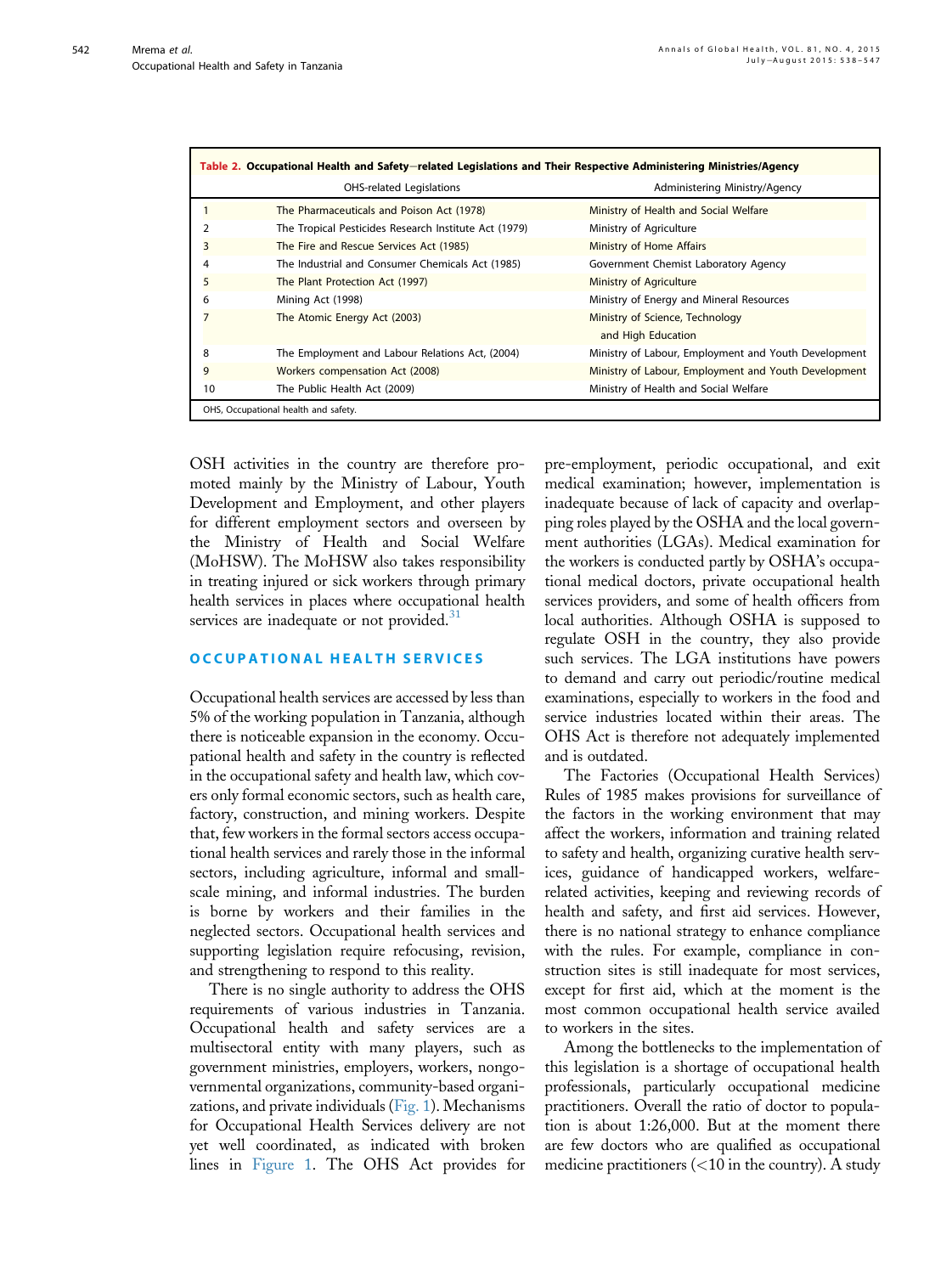<span id="page-5-0"></span>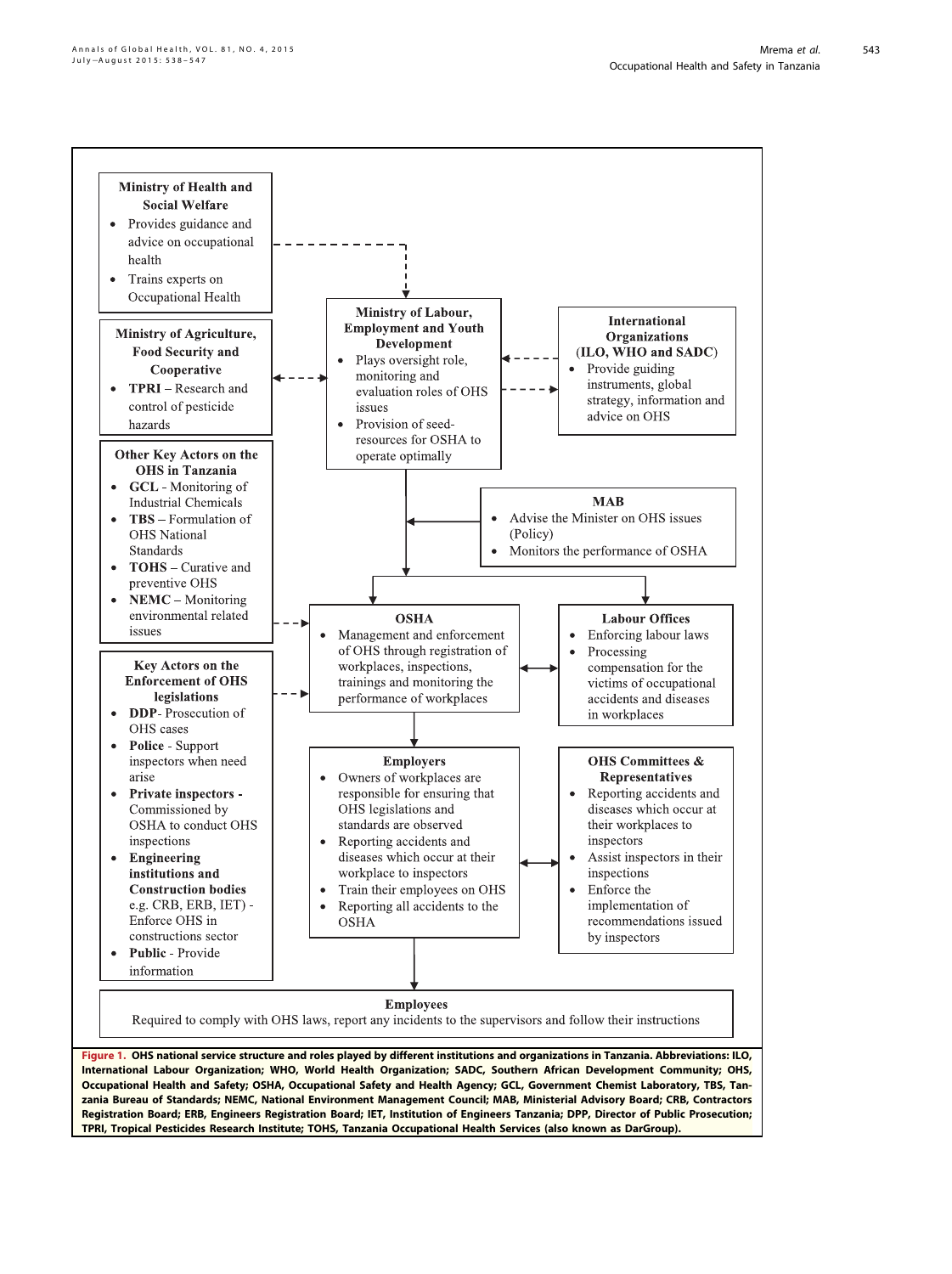| Table 3. Occupational Health Professions in Tanzania Mainland - Overall Human Resource |    |                                            |                                                       |  |  |  |
|----------------------------------------------------------------------------------------|----|--------------------------------------------|-------------------------------------------------------|--|--|--|
| Professional                                                                           |    | No. in Public Sector No. in Private Sector | Qualification and Legal Requirement                   |  |  |  |
| Occupational health physicians                                                         |    |                                            | Postgraduate diploma in occupational health           |  |  |  |
| Occupational health nurses                                                             |    |                                            | Postgraduate diploma in occupational nursing          |  |  |  |
| Occupational hygiene specialist,                                                       | 20 |                                            | Postgraduate diploma in occupational health or safety |  |  |  |
| safety engineers, and technician                                                       |    |                                            |                                                       |  |  |  |
| Inspectors                                                                             | 53 |                                            | Postgraduate in engineering, occupational health or   |  |  |  |
|                                                                                        |    |                                            | safety or health                                      |  |  |  |
| Environmental protection specialist                                                    | 15 |                                            | Postgraduate diploma in occupational health           |  |  |  |

conducted by Manyele et al (2008) in 14 districts revealed that there was lack of qualified personnel for OHS in all surveyed hospitals. Moreover, none of the 430 study participants was trained in OHS.<sup>[32](#page-8-0)</sup> Furthermore, knowledge and skills in treatment of occupational diseases among health care providers at workplaces is grossly inadequate.<sup>[6](#page-8-0)</sup> A baseline study conducted on health and safety conditions at construction sites revealed that only 15.9% of the visited sites had knowledge of safety require-ments.<sup>[33](#page-8-0)</sup> Occupational health and safety services in health sector are weak, biased toward HIV infection, prevention, and control and less focused on other occupational health and safety aspects. This indicates the need for training and creation of awareness on occupational health and safety issues among working population, employers, and employees.

As observed by Puplampu and Quartey (2012), improving occupational health and safety services is one of the key interventions in pursuance of improved health and safety outcomes for the popula-tions in African region.<sup>[34](#page-9-0)</sup> Thus to effectively reduce occupational accidents and diseases, there is a need to increase human resources and skills level, both in enforcement agencies as well as within all levels of the workforce. The development of an occupational health services model that can be integrated into public health systems is an important step toward improving workers' physical and mental health. The model will provide primary medical treatment and/or referral, support rehabilitation, decrease occupational risk factors, promote good health practices, control occupational diseases and its hazards, and track epidemiologic data for further analysis of occupational illnesses and accident rates. Unfortunately, in Tanzania (both mainland and island) the occupational health services are not yet integrated into primary health care because of limited resources.<sup>35</sup> To reduce the shortage of occupational health experts, basic occupational health services and primary health care have been proposed<sup>[36](#page-9-0)</sup> and

a number of countries are experimenting these approaches[.37-42](#page-9-0) Training of practicing physicians and other health care professionals is necessary in implementing occupational health at primary health care facilities in Tanzania. Table 3 shows the current status of human resource in the country. $^{26}$ 

Currently the major institutions providing OSH educational programs in Tanzania are Muhimbili University of Health and Allied Sciences, which offers short courses, diplomas, Bachelor of Science and master's degrees in environmental and occupational health, and master's degrees in public health. Tumaini University offers master's in public health. OSHA provides tailor-made training to organizations.

To enhance awareness, education, and training programs on occupational health and safety at all levels, the government of Tanzania has been collaborating with several international agencies. For instance, the Danish International Development Agency assists OSHA to build capacity to be able to deliver its services effectively and efficiently. The activities supported include (i) increasing the capability of OSHA to conduct relevant technical services in all major occupational environments, (ii) establishing zonal offices to extend OHS services outside Dar es Salaam, (iii) strengthening occupational safety and health practices, and (iv) promoting occupa-tional safety and health knowledge and awareness.<sup>[30](#page-8-0)</sup> Other agencies, such as the Food and Agriculture Organization and the World Bank, sponsored the Africa Stockpile Programme on pesticides disposal. Events on health, safety, and HIV/AIDS in the workplace are supported by ILO, whereas events related to health issues such as tuberculosis are sup-ported by WHO.<sup>[35](#page-9-0)</sup>

# OCCUPATIONAL HEALTH AND SAFETY RESEARCH

Research is important in finding new OHS information and providing solutions to health and safety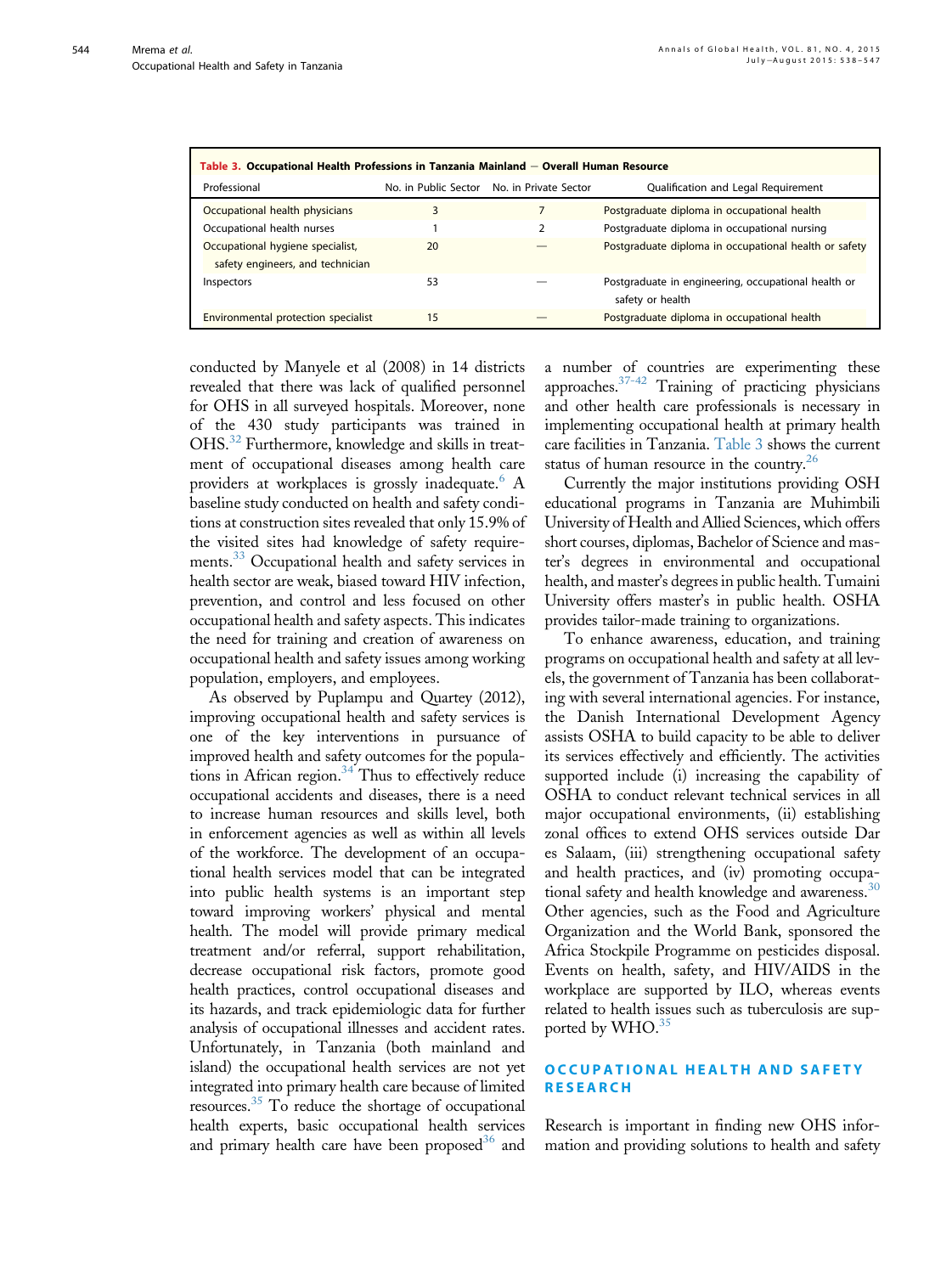problems. Thus in enforcing occupational health and safety research helps to prevent occupational hazards.<sup>[43](#page-9-0)</sup> Unfortunately, Tanzania has no comprehensive nationally coordinated occupational health and safety research strategy. There are no public OHS research institutes in place; there is inadequate capacity to perform in-depth investigative work to service needs arising from day-to-day operations, such as accident investigations, as well as a capacity to perform long-range research to support standard-setting recommendations.<sup>[24,30](#page-8-0)</sup> On the other hand, there is a well-equipped Government Chemist Laboratory that can be used to analyze air samples, biological samples, and samples related to chemical poisoning.<sup>[30](#page-8-0)</sup> Thus there is a need to develop a strong and effective research capacity for implementation of national occupational health and safety promotion programs. A dedicated research allocation in budgeting and long-term arrangements to secure research activity are also required. $^{24}$  $^{24}$  $^{24}$ 

### SUMMARY OF THE CHALLENGES AND PROBLEMS FOR OCCUPATIONAL HEALTH IN TANZANIA

Tanzania, like other developing countries, faces challenges in promotion and provision of occupation health and safety services. These include the following:

- 1. Fast technological development, globalization, and expanding economy.
- 2. Inadequate effective institutional framework to enhance OHS in formal and informal sectors.
- 3. Low OHS skills among health care service providers.
- 4. Lack of resources (human, technical, and financial) to carry out OHS.
- 5. Low awareness of OHS matters among the general public, workers, and employers.
- 6. Low compliance to OHS standards.
- 7. Poor work environment in the informal sector.
- 8. Inadequate OHS training and skills development.
- 9. Lack of financial commitment by government and social partners to enhance occupational safety and health activities.
- 10. Government officers who are not fully committed or motivated to enforce health and safety law.
- 11. Corruption.
- 12. Lack of employer interest in providing a safe working environment.
- 13. Inadequate OHS information.
- 14. Inadequate programs to address cross-cutting and sectoral issues related to gender, HIV and AIDS,

migrant workers, disabled people, and people living in abject poverty.

# **CONCLUSIONS**

Millions of people are at risk and about 2 million workers die every year from occupational illnesses. The majority of Tanzanians (>80%) are not covered by the OSH law, and they do not access occupational health services. With new stress factors as a consequence of technological development and work organization, the health burden of workers is increased and legislation is limited for the new risks.

The biggest challenge for occupational health and safety to succeed in emerging economies like Tanzania is for major modification of the existing legal provisions to meet international requirements and standards and the availability of trained occupational health professionals to offer occupational health services.

The current institutional setup makes OSHA an occupational health and safety service provider, regulator, and enforcer, a situation that leads to conflict of interest and unnecessary inefficiencies that compromise workers' health. OSHA also has only 45% of the staff needed for them to perform their duties efficiently. The OHS Act is therefore not adequately implemented and is outdated.

The MoHSW also takes responsibility in treating injured or sick workers through primary health services in places where occupational health services are inadequate or not provided. The burden is borne by government, workers, and their families in the neglected sectors. Occupational health services and supporting legislation require refocusing, revision, and strengthening to respond to this reality.

To be effected the Workers Compensation Act will require trained occupational health practitioners to certify the conditions. This indicates the need for training and creation of awareness on OHS issues among working population, employers, and employees. Training of practicing physicians and other health care professionals is necessary in implementing occupational health at primary health care facilities in Tanzania.

There is also a need to develop strong and effective research capacity for implementation of national occupational health and safety promotion program. A dedicated research allocation in budgeting and long-term arrangements to secure research activity are also required.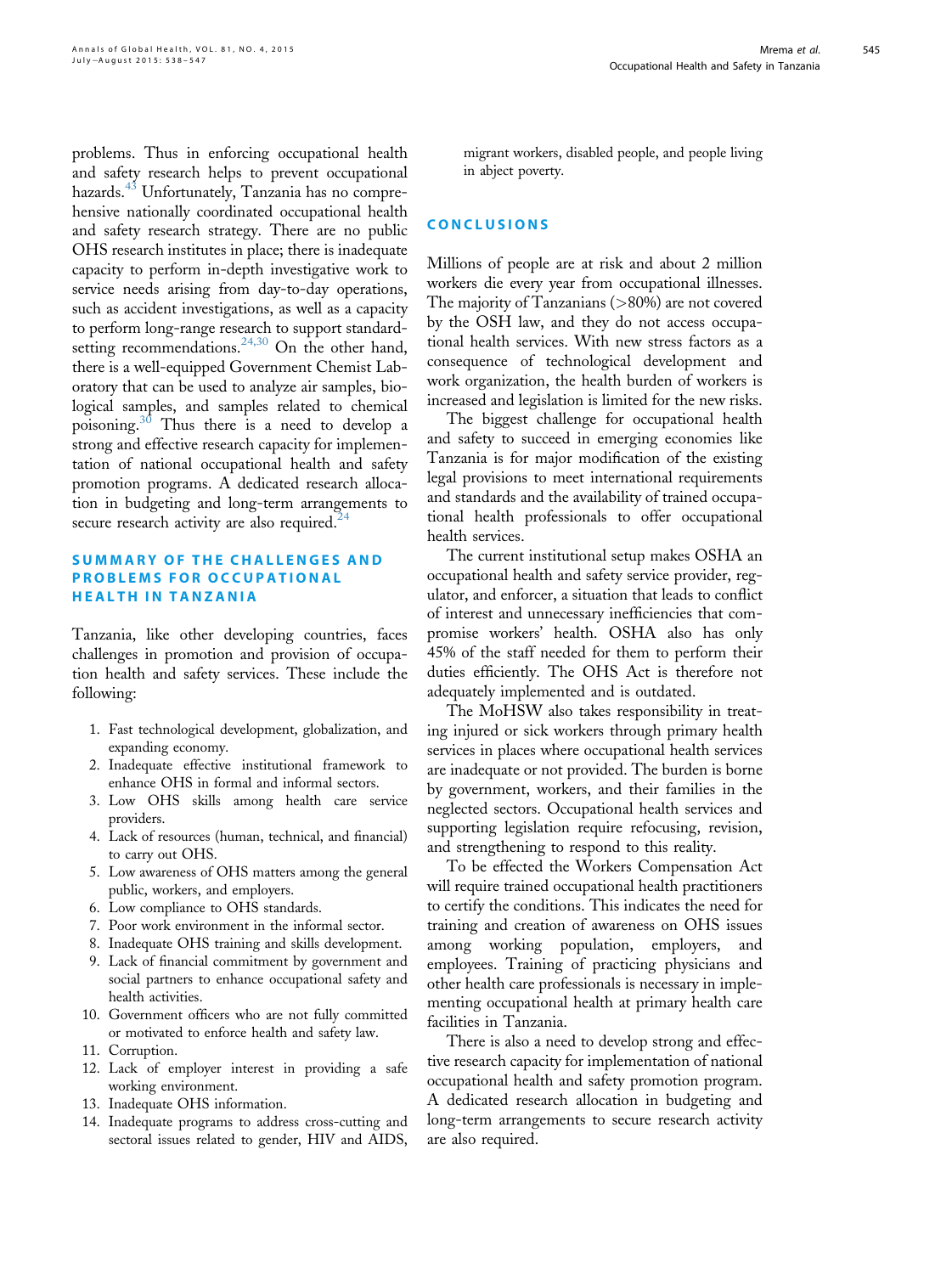#### <span id="page-8-0"></span>**REFERENCES**

- 1. The United Republic of Tanzania. Tanzania in figures 2012. Dar es Salaam: National Bureau of Statistics Ministry of Finance. Available at: [http://www.](http://www.nbs.go.tz/takwimu/references/Tanzania_in_figures2012.pdf) [nbs.go.tz/takwimu/references/Tanzania\\_](http://www.nbs.go.tz/takwimu/references/Tanzania_in_figures2012.pdf) in\_fi[gures2012.pdf;](http://www.nbs.go.tz/takwimu/references/Tanzania_in_figures2012.pdf) 2013. Accessed June 25, 2015.
- 2. [The United Republic of Tanzania.](http://refhub.elsevier.com/S2214-9996(15)01237-0/sref2) [Employment and Earnings Survey](http://refhub.elsevier.com/S2214-9996(15)01237-0/sref2) [2012 Analytical Report \(Tanzania](http://refhub.elsevier.com/S2214-9996(15)01237-0/sref2) [Mainland\). Dar es Salaam: National](http://refhub.elsevier.com/S2214-9996(15)01237-0/sref2) [Bureau of Statistics, Ministry of](http://refhub.elsevier.com/S2214-9996(15)01237-0/sref2) [Finance; 2013](http://refhub.elsevier.com/S2214-9996(15)01237-0/sref2).
- 3. World Bank forecasts Tanzania GDP growth at 7% in 2014. Tanzania Invest. Available at: [http://www.tanzaniainvest.](http://www.tanzaniainvest.com/economy/news/952-world-bank-forecasts-tanzania-gdp-growth-7-pc-in-2014) [com/economy/news/952-world-bank](http://www.tanzaniainvest.com/economy/news/952-world-bank-forecasts-tanzania-gdp-growth-7-pc-in-2014)[forecasts-tanzania-gdp-growth-7-pc](http://www.tanzaniainvest.com/economy/news/952-world-bank-forecasts-tanzania-gdp-growth-7-pc-in-2014)[in-2014;](http://www.tanzaniainvest.com/economy/news/952-world-bank-forecasts-tanzania-gdp-growth-7-pc-in-2014) 2013. Accessed June 20, 2015.
- 4. [United Republic of Tanzania. Minis](http://refhub.elsevier.com/S2214-9996(15)01237-0/sref4)[try of Finance. Annual budget 2014/](http://refhub.elsevier.com/S2214-9996(15)01237-0/sref4) [2015. Dar es Salaam: Ministry of](http://refhub.elsevier.com/S2214-9996(15)01237-0/sref4) [Finance; 2013](http://refhub.elsevier.com/S2214-9996(15)01237-0/sref4).
- 5. Tanzania fastest growing economy in East Africa in 2013. Tanzania Invest. Available at: [http://www.tanzaniainvest.](http://www.tanzaniainvest.com/economy/news/1174-tanzania-fastest-growing-economy-in-east-africa-in-2013) [com/economy/news/1174-tanzania](http://www.tanzaniainvest.com/economy/news/1174-tanzania-fastest-growing-economy-in-east-africa-in-2013)[fastest-growing-economy-in-east-africa](http://www.tanzaniainvest.com/economy/news/1174-tanzania-fastest-growing-economy-in-east-africa-in-2013)[in-2013;](http://www.tanzaniainvest.com/economy/news/1174-tanzania-fastest-growing-economy-in-east-africa-in-2013) 2014. Accessed June 27, 2015.
- 6. [Ngowi AV, Maeda DN, Partanen TJ.](http://refhub.elsevier.com/S2214-9996(15)01237-0/sref6) [Assessment of the ability of health](http://refhub.elsevier.com/S2214-9996(15)01237-0/sref6) [care providers to treat and prevent](http://refhub.elsevier.com/S2214-9996(15)01237-0/sref6) [adverse health effects of pesticides in](http://refhub.elsevier.com/S2214-9996(15)01237-0/sref6) [agricultural areas of Tanzania. Int J](http://refhub.elsevier.com/S2214-9996(15)01237-0/sref6) [Occup Med Environ Health](http://refhub.elsevier.com/S2214-9996(15)01237-0/sref6) [2001;14:349](http://refhub.elsevier.com/S2214-9996(15)01237-0/sref6)-[56](http://refhub.elsevier.com/S2214-9996(15)01237-0/sref6).
- 7. [Lucchini RG, London L. Global](http://refhub.elsevier.com/S2214-9996(15)01237-0/sref7) [occupational health: current challenges](http://refhub.elsevier.com/S2214-9996(15)01237-0/sref7) [and the need for urgent action. Ann](http://refhub.elsevier.com/S2214-9996(15)01237-0/sref7) [Glob Health 2014;80:251](http://refhub.elsevier.com/S2214-9996(15)01237-0/sref7)-[6.](http://refhub.elsevier.com/S2214-9996(15)01237-0/sref7)
- 8. ABC's of occupational health and safety in the Tanzanian construction industry. The Contractor 2009;7. Available at: [http://www.crbtz.org/documents/news](http://www.crbtz.org/documents/newsletter/dec2009/ohs.pdf) [letter/dec2009/ohs.pdf](http://www.crbtz.org/documents/newsletter/dec2009/ohs.pdf). Accessed June 25, 2015.
- 9. [Tarimo HT. Motor traf](http://refhub.elsevier.com/S2214-9996(15)01237-0/sref9)fic injuries in [sub-Saharan Africa. DES Med Stu](http://refhub.elsevier.com/S2214-9996(15)01237-0/sref9)[dents J 2012;19:13](http://refhub.elsevier.com/S2214-9996(15)01237-0/sref9)-[6](http://refhub.elsevier.com/S2214-9996(15)01237-0/sref9).
- 10. Surface and Marine Transport Regulatory Authority. Study on Road Accidents in Mainland Tanzania. Dar es Salaam: SUMATRA. Available at: [http://www.sumatra.or.tz/index.php/](http://www.sumatra.or.tz/index.php/component/docman/doc_view/49%2Dstudy%2Don%2Droad%2Daccidents%2Din%2Dmainland%2Dtanzania?Itemid=317) [component/docman/doc\\_view/49](http://www.sumatra.or.tz/index.php/component/docman/doc_view/49%2Dstudy%2Don%2Droad%2Daccidents%2Din%2Dmainland%2Dtanzania?Itemid=317) [study-on-road-accidents-in-mainland](http://www.sumatra.or.tz/index.php/component/docman/doc_view/49%2Dstudy%2Don%2Droad%2Daccidents%2Din%2Dmainland%2Dtanzania?Itemid=317)[tanzania?Itemid](http://www.sumatra.or.tz/index.php/component/docman/doc_view/49%2Dstudy%2Don%2Droad%2Daccidents%2Din%2Dmainland%2Dtanzania?Itemid=317)=[317;](http://www.sumatra.or.tz/index.php/component/docman/doc_view/49%2Dstudy%2Don%2Droad%2Daccidents%2Din%2Dmainland%2Dtanzania?Itemid=317) 2007.
- 11. [Boniface R, Museru L, Munthali V,](http://refhub.elsevier.com/S2214-9996(15)01237-0/sref11) [Lett R. Occupational injuries and](http://refhub.elsevier.com/S2214-9996(15)01237-0/sref11) [fatalities in a tanzanite mine: need to](http://refhub.elsevier.com/S2214-9996(15)01237-0/sref11) [improve workers safety in Tanzania.](http://refhub.elsevier.com/S2214-9996(15)01237-0/sref11) [Pan Afr Med J 2013;16:120.](http://refhub.elsevier.com/S2214-9996(15)01237-0/sref11)
- 12. [Donoghue AM. Occupational health](http://refhub.elsevier.com/S2214-9996(15)01237-0/sref12) [hazard in mining: an overview. Occup](http://refhub.elsevier.com/S2214-9996(15)01237-0/sref12) [Med \(Lond\) 2004;54:283](http://refhub.elsevier.com/S2214-9996(15)01237-0/sref12)-[9](http://refhub.elsevier.com/S2214-9996(15)01237-0/sref12).
- 13. Tanzania Ministry of Energy and Mineral. NewsBulletin July 17-23, 2015;(73). Available at: [http://www.](http://www.mem.go.tz) [mem.go.tz](http://www.mem.go.tz). Accessed July 23, 2015.
- 14. Moshi HPB. Opportunities and challenges for the extraction of natural gas in Tanzania: the imperative of adequate preparedness. Available at: [http://esrf.or.tz/docs/DiscussionPaper-](http://esrf.or.tz/docs/DiscussionPaper-48_final.pdf)48\_fi[nal.pdf.](http://esrf.or.tz/docs/DiscussionPaper-48_final.pdf) Accessed July 23, 2015.
- 15. [Mohammed NK, Mazungu MS. Nat](http://refhub.elsevier.com/S2214-9996(15)01237-0/sref15)[ural radioactivity in soil and water](http://refhub.elsevier.com/S2214-9996(15)01237-0/sref15) [from Likuyu village in the neighbor](http://refhub.elsevier.com/S2214-9996(15)01237-0/sref15)[hood of Mkuju uranium deposit. Int](http://refhub.elsevier.com/S2214-9996(15)01237-0/sref15) [J Anal Chem 2013;2013:501856](http://refhub.elsevier.com/S2214-9996(15)01237-0/sref15).
- 16. Uranium mining impact on health & environment. Dar es Salaam: Legal and Human Rights Centre. Available at: [http://www.humanrights.or.tz/](http://www.humanrights.or.tz/downloads/RLF%20Report%20ST3%202014-04-15B.pdf) [downloads/RLF%20Report%20ST3%](http://www.humanrights.or.tz/downloads/RLF%20Report%20ST3%202014-04-15B.pdf) [202014-04-15B.pdf.](http://www.humanrights.or.tz/downloads/RLF%20Report%20ST3%202014-04-15B.pdf) Accessed July 23, 2015.
- 17. [Kayumba AV, Mlingi LB, Wilson L,](http://refhub.elsevier.com/S2214-9996(15)01237-0/sref17)<br>Jepsen JR, Limborg HJ, Limborg [Christiansen JU. Integrated occupa](http://refhub.elsevier.com/S2214-9996(15)01237-0/sref17)[tional health services: a survey of needs](http://refhub.elsevier.com/S2214-9996(15)01237-0/sref17) [in Dar es Salaam, Tanzania. Afr](http://refhub.elsevier.com/S2214-9996(15)01237-0/sref17) [Newslett Occup Health Safety](http://refhub.elsevier.com/S2214-9996(15)01237-0/sref17)  $2006;16:62-6.$  $2006;16:62-6.$  $2006;16:62-6.$
- 18. [Meswani HR. Safety and occupational](http://refhub.elsevier.com/S2214-9996(15)01237-0/sref18) [health: challenges and opportunities in](http://refhub.elsevier.com/S2214-9996(15)01237-0/sref18) [emerging economies. Indian J Occup](http://refhub.elsevier.com/S2214-9996(15)01237-0/sref18) [Environ Med 2008;12:3](http://refhub.elsevier.com/S2214-9996(15)01237-0/sref18)-[9](http://refhub.elsevier.com/S2214-9996(15)01237-0/sref18).
- 19. [Work and health in Southern Africa](http://refhub.elsevier.com/S2214-9996(15)01237-0/sref19) [\(WAHSA\). Findings and outputs of](http://refhub.elsevier.com/S2214-9996(15)01237-0/sref19) the WAHSA programme, 2004 [2008. Durban: WAHSA; 2008](http://refhub.elsevier.com/S2214-9996(15)01237-0/sref19).
- 20. [Lekei E, Ngowi AV, London L. Hos](http://refhub.elsevier.com/S2214-9996(15)01237-0/sref20)[pital-based surveillance for acute pesti](http://refhub.elsevier.com/S2214-9996(15)01237-0/sref20)[cide poisoning caused by neurotoxic](http://refhub.elsevier.com/S2214-9996(15)01237-0/sref20) [and other pesticides in Tanzania.](http://refhub.elsevier.com/S2214-9996(15)01237-0/sref20) [Neurotoxicology 2014;45:318](http://refhub.elsevier.com/S2214-9996(15)01237-0/sref20)-[26](http://refhub.elsevier.com/S2214-9996(15)01237-0/sref20).
- 21. [Kayumba AV, Bråtveit M, Mashalla YJ,](http://refhub.elsevier.com/S2214-9996(15)01237-0/sref21) [Baste V, Moen BE. Prevalence of respi](http://refhub.elsevier.com/S2214-9996(15)01237-0/sref21)[ratory symptoms among sisal processors](http://refhub.elsevier.com/S2214-9996(15)01237-0/sref21) [in Tanzania. Arch Environ Occup](http://refhub.elsevier.com/S2214-9996(15)01237-0/sref21) [Health 2008;63:76](http://refhub.elsevier.com/S2214-9996(15)01237-0/sref21)–[86.](http://refhub.elsevier.com/S2214-9996(15)01237-0/sref21)<br>Mamuya SHD, Bråtveit
- 22. [Mamuya SHD, Bråtveit M,](http://refhub.elsevier.com/S2214-9996(15)01237-0/sref22) [Mashalla Y, et al. High prevalence of](http://refhub.elsevier.com/S2214-9996(15)01237-0/sref22) [respiratory symptoms among workers](http://refhub.elsevier.com/S2214-9996(15)01237-0/sref22) [in the development section of a man](http://refhub.elsevier.com/S2214-9996(15)01237-0/sref22)[ually operated coal mine in a develop](http://refhub.elsevier.com/S2214-9996(15)01237-0/sref22)[ing country: a cross sectional study.](http://refhub.elsevier.com/S2214-9996(15)01237-0/sref22) [BMC Public Health 2007;7:17.](http://refhub.elsevier.com/S2214-9996(15)01237-0/sref22)
- 23. [Sakwari G, Mamuya SH, Bråtveit M,](http://refhub.elsevier.com/S2214-9996(15)01237-0/sref23) [Moen BE. Respiratory symptoms,](http://refhub.elsevier.com/S2214-9996(15)01237-0/sref23) [exhaled nitric oxide, and lung function](http://refhub.elsevier.com/S2214-9996(15)01237-0/sref23) [among workers in Tanzanian coffee](http://refhub.elsevier.com/S2214-9996(15)01237-0/sref23) [factories. J Occup Environ Med](http://refhub.elsevier.com/S2214-9996(15)01237-0/sref23) [2013;55:544](http://refhub.elsevier.com/S2214-9996(15)01237-0/sref23)-[51.](http://refhub.elsevier.com/S2214-9996(15)01237-0/sref23)
- 24. The United Republic of Tanzania, National Audit Office. A performance audit report on the management of occupational health and safety in Tanzania, 2013. Dar es Salaam: National

Audit Office. Available at: [www.nao.](http://www.nao.go.tz/?wpfb_dl=98) [go.tz/?wpfb\\_dl](http://www.nao.go.tz/?wpfb_dl=98)¼[98.](http://www.nao.go.tz/?wpfb_dl=98) Accessed June  $29, 201\overline{5}$ .

- 25. TrustLaw. Corruption engulf construction sector in Tanzania. Available [http://www.trust.org/item/2013](http://www.trust.org/item/20130523074657-ep7jl/) [0523074657-ep7jl/](http://www.trust.org/item/20130523074657-ep7jl/); May 23, 2013. Accessed June 17, 2015.
- 26. The United Republic of Tanzania Ministry of Labour, Employment and Youth Development. National occupational health and safety policy 2009. Dar es Salaam: Ministry of Labour, Employment and Youth Development. Available at: [http://](http://www.ilo.org/wcmsp5/groups/public/%97ed_protect/%97protrav/%97safework/documents/policy/wcms_326526.pdf) [www.ilo.org/wcmsp5/groups/public/](http://www.ilo.org/wcmsp5/groups/public/%97ed_protect/%97protrav/%97safework/documents/policy/wcms_326526.pdf) -[ed\\_protect/](http://www.ilo.org/wcmsp5/groups/public/%97ed_protect/%97protrav/%97safework/documents/policy/wcms_326526.pdf)-[protrav/](http://www.ilo.org/wcmsp5/groups/public/%97ed_protect/%97protrav/%97safework/documents/policy/wcms_326526.pdf)-[safework/](http://www.ilo.org/wcmsp5/groups/public/%97ed_protect/%97protrav/%97safework/documents/policy/wcms_326526.pdf) documents/policy/wcms 326526. [pdf;](http://www.ilo.org/wcmsp5/groups/public/%97ed_protect/%97protrav/%97safework/documents/policy/wcms_326526.pdf) 2009. Accessed June 24, 2015.
- 27. International Labour Organization. Convention No. 161 concerning Occupational Health Services. Geneva: ILO.<br>Available at: http://blue.lim.ilo. [http://blue.lim.ilo.](http://blue.lim.ilo.org/cariblex/pdfs/ILO_Convention_161.pdf) [org/cariblex/pdfs/ILO\\_Convention\\_](http://blue.lim.ilo.org/cariblex/pdfs/ILO_Convention_161.pdf) [161.pdf](http://blue.lim.ilo.org/cariblex/pdfs/ILO_Convention_161.pdf); 1985. Accessed June 30, 2015.
- 28. World Health Organization. Global strategy on occupational health for all: the way to health at work. WHO/OCHF95.1. Geneva: WHO. Available at: [http://www.who.int/](http://www.who.int/occupational_health/en/oehstrategy.pdf) [occupational\\_health/en/oehstrategy.](http://www.who.int/occupational_health/en/oehstrategy.pdf) [pdf](http://www.who.int/occupational_health/en/oehstrategy.pdf); 1995. Accessed June 30, 2015.
- 29. World Health Organization. Global Plan of Action on Workers' Health<br>2008–2017. WHA Resolution Resolution WHA60.26. Geneva: WHO. Available at: [http://www.who.int/](http://www.who.int/occupational_health/WHO_%20health_assembly_en_web.pdf) [occupational\\_health/WHO\\_ health\\_](http://www.who.int/occupational_health/WHO_%20health_assembly_en_web.pdf) [assembly\\_en\\_web.pdf](http://www.who.int/occupational_health/WHO_%20health_assembly_en_web.pdf); 2007. Accessed June 25, 2015.
- 30. The United Republic of Tanzania. Occupational safety and health country profile Tanzania. Available at: [http://www.ilo.org/wcmsp5/groups/](http://www.ilo.org/wcmsp5/groups/public/---ed_protect/---protrav/---safework/documents/policy/wcms_187634.pdf) public/—[ed\\_protect/](http://www.ilo.org/wcmsp5/groups/public/---ed_protect/---protrav/---safework/documents/policy/wcms_187634.pdf)—protrav/ [safework/documents/policy/wcms\\_](http://www.ilo.org/wcmsp5/groups/public/---ed_protect/---protrav/---safework/documents/policy/wcms_187634.pdf) [187634.pdf](http://www.ilo.org/wcmsp5/groups/public/---ed_protect/---protrav/---safework/documents/policy/wcms_187634.pdf); 2004. Accessed June 24, 2015
- 31. [Ngowi AFV. OSH Needs in Devel](http://refhub.elsevier.com/S2214-9996(15)01237-0/sref31)[oping Countries. Stockholm: Swedish](http://refhub.elsevier.com/S2214-9996(15)01237-0/sref31) [Association of Occupational Health](http://refhub.elsevier.com/S2214-9996(15)01237-0/sref31) [and Environmental Health & Devel](http://refhub.elsevier.com/S2214-9996(15)01237-0/sref31)[opment \(UFA\); 2010.](http://refhub.elsevier.com/S2214-9996(15)01237-0/sref31)
- 32. [Manyele SV, Ngonyani HA,](http://refhub.elsevier.com/S2214-9996(15)01237-0/sref32) [Eliakimu E. The status of occupational](http://refhub.elsevier.com/S2214-9996(15)01237-0/sref32) [safety among health service providers in](http://refhub.elsevier.com/S2214-9996(15)01237-0/sref32) [hospitals in Tanzania. Tanzan J Health](http://refhub.elsevier.com/S2214-9996(15)01237-0/sref32) [Res 2008;10:159](http://refhub.elsevier.com/S2214-9996(15)01237-0/sref32)-[65](http://refhub.elsevier.com/S2214-9996(15)01237-0/sref32).
- 33. Status of occupational health and safety in the Tanzanian construction industry, 2009. The Contractor 2009;12. Available at: [http://www.](http://www.crbtz.org/documents/newsletter/dec2009/ohsstatus.pdf) [crbtz.org/documents/newsletter/dec](http://www.crbtz.org/documents/newsletter/dec2009/ohsstatus.pdf) [2009/ohsstatus.pdf](http://www.crbtz.org/documents/newsletter/dec2009/ohsstatus.pdf). Accessed June 20, 2015.